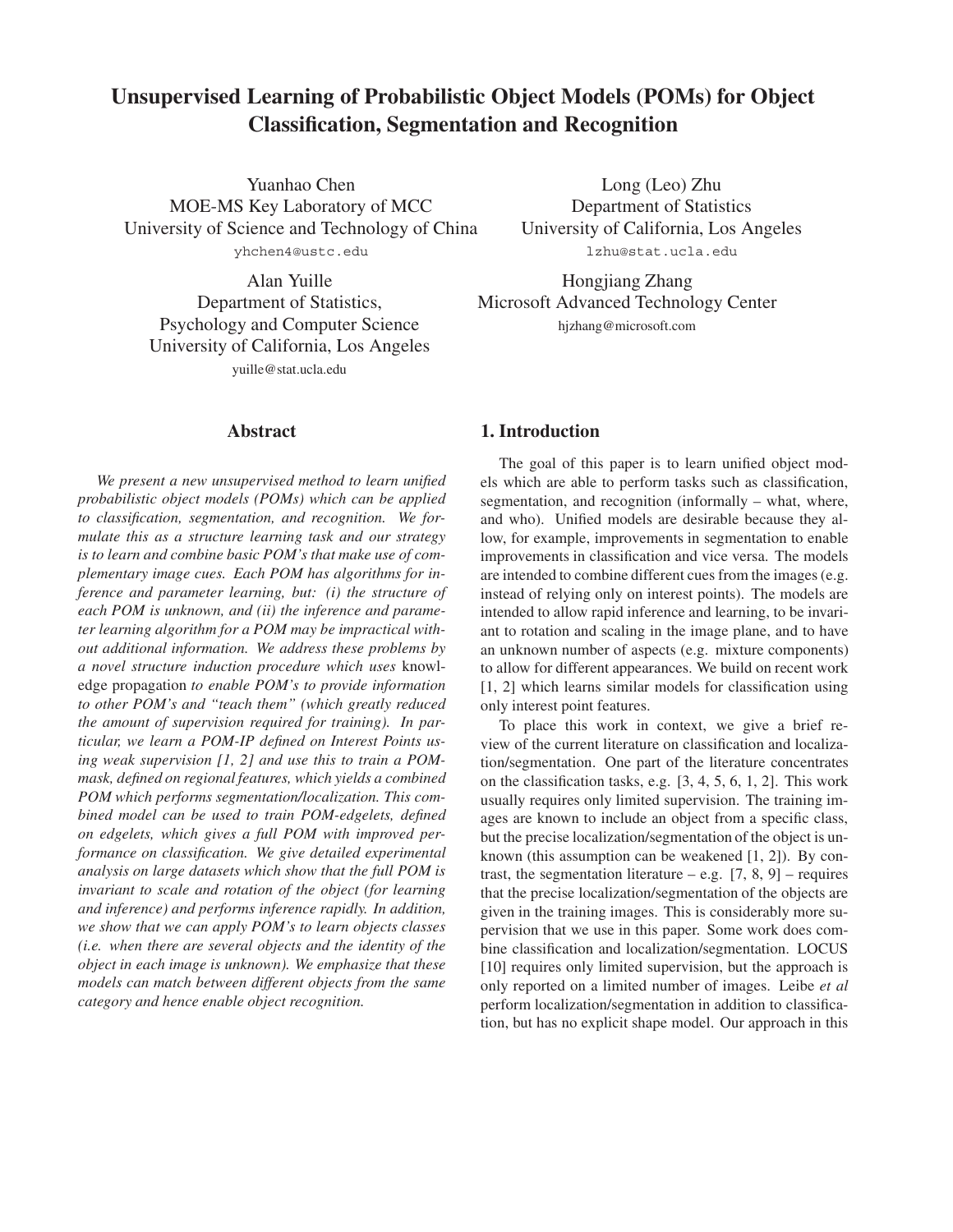paper is also related to ObjCut [11] which uses motion cues to initialize the grab-cut algorithm [12, 13, 14]. ObjCut was only reported on a limited number of images.

We formulate our models in terms of probabilistic inference and machine learning. From this perspective, learning object models is a structure induction problem where the goal is to learn the structure of the probability model describing the objects as well as the parameters of these distributions. Structure learning is a difficult and topical problem [1] and contrasts with standard learning where the structure of the model is assumed known and only the parameters need to be estimated. Our approach to structure learning involves techniques for growing simple models using proposals obtained by clustering [1, 2] and a new method, which we informally call *knowledge propagation*, which adds new components to the model. These new components allow for new aspects, incorporate new image cues, and enable the models to perform new tasks. More specifically, we will obtain a set of probabilistic object models (POM's) which are used as building blocks and where knowledge is propagated between POM's. Our approach also involves efficient strategies for performing parameter learning and inference for the different structure models. Final inference, detecting, classifying, and segmenting the object in an image is performed in 5 seconds.

We now briefly step through the process of structure learning as it occurs in this paper. Firstly, we learn a POM defined on interest points (IP's), POM-IP, using the weakly supervised techniques described in [1, 2]. This POM-IP is able to detect and classify objects, to detect their aspect, deal automatically with scaling and rotation changes, and give a very crude estimate for the segmentation. We now seek to extend this model by incorporating different cues to enable accurate segmentation and to improve classification. We use the POM-IP to train a POM-mask and use regional image cues to perform segmentation with a mincut/max-flow algorithm [15]. Intuitively, we start by using a version of grab-cut [12, 13, 14] where POM-IP substitutes for human interaction to provide the initial estimate of the segmentation (as motion cues do in ObjCut [11]). We proceed to learn a shape prior for each aspect which yields an integrated POM-IP and POM-mask capable of performing classification and segmentation/localization. To improve classification, we use POM-IP and POM-mask to train a number of POM-edgelets defined in different subregions of the shape, which enables edgelets cues to improve the classification. During the learning process, POM's propagate knowledge in order to train other POM's. It is important to realize that we cannot train these model separately (without adding more supervision). The full model couples the POM-IP, POM-mask, POM-edgelets together (as a regular, though complicated, graphical model) and performs inference on this model.

#### **2. The Image Representation**

This section describes the different image features that we use: (i) interest points, (ii) edgelets, and (iii) regional features. These will be used to define POM-IP, POMedgelets, and POM-mask.

The *edgelet and interest point image features* are represented by triples  $x_i = (z_i, \theta_i, A_i)$ , where  $z_i$  is the location of the feature in the image,  $\theta_i$  is the orientation of the feature, and  $A_i$  is an appearance vector. For edgelets, the appearance vector is not used. The edgelets are extracted by applying the Canny edge detector and estimating the orientation. The interest point features are those reported in [1, 2] which were designed to be relatively independent of scale and photometric properties. The Kadir-Brady procedure [16] is used to detect interest regions. These are described by the SIFT descriptor [17]. Principal Component Analysis (PCA) is used to reduce the description to fifteen dimensions to give the appearance A together with the orientation  $\theta$ .

The *oriented triplets* were designed [1, 2] to give geometric properties, the *invariant triplet vector* (ITV), which are independent of scale and orientation. (Previous author have used non-oriented triplets [18, 19]). The (ITV)  $\vec{l}(z_i, \theta_i, z_j, \theta_j, z_k, \theta_k)$  is a function of the geometry of three<br>features points  $(z_i, \theta_i, z_j, \theta_i, z_i, \theta_i)$  which is invariant to features points  $(z_i, \theta_i, z_j, \theta_j, z_k, \theta_k)$  which is invariant to scale and rotation.

The *regional image features* are computed by applying a filter  $\phi(\cdot)$  to the image I yielding a set of responses  $\phi_x(I)$ where  $x \in D$  (where D is the image domain). The domain D is split into pixels within the object denoted by  $L_x =$ 1 and pixels outside the object with  $L_x = 0$  (the variable  ${L_x}$  specifies the location and segmentation of the object, see section (4)). If  ${L_x}$  is specified, we can compute the histograms of the image statistics inside the object  $h_O(., L)$ and in the background  $h_B(., L)$ :

$$
h_O(z, L) = \frac{1}{|D_O|} \sum_{x \in D} \delta_{L_x, 1} \delta_{\phi_x(I), z},
$$
 (1)

$$
h_B(z, L) = \frac{1}{|D_B|} \sum_{x \in D_O} \delta_{L_x,0} \delta_{\phi_x(I),z},
$$
 (2)

where  $|D_O| = \sum_{x \in D} \delta_{L_x,1}$  and  $|D_B| = \sum_{x \in D} \delta_{L_x,0}$ . In<br>this paper  $\phi$  (*I*) is either the colour or grey-scale image this paper,  $\phi_x(I)$  is either the colour or grey-scale image intensities. But other choices, including local texture filters are also suitable.

## **3. POM-IP and POM-edgelets**

The POM-IP is defined on sparse interest points and is identical to the probabilistic grammar Markov model (PGMM) described in [1, 2]. The identical formulation is used for the POM-edgelets defined on sparse edgelets. The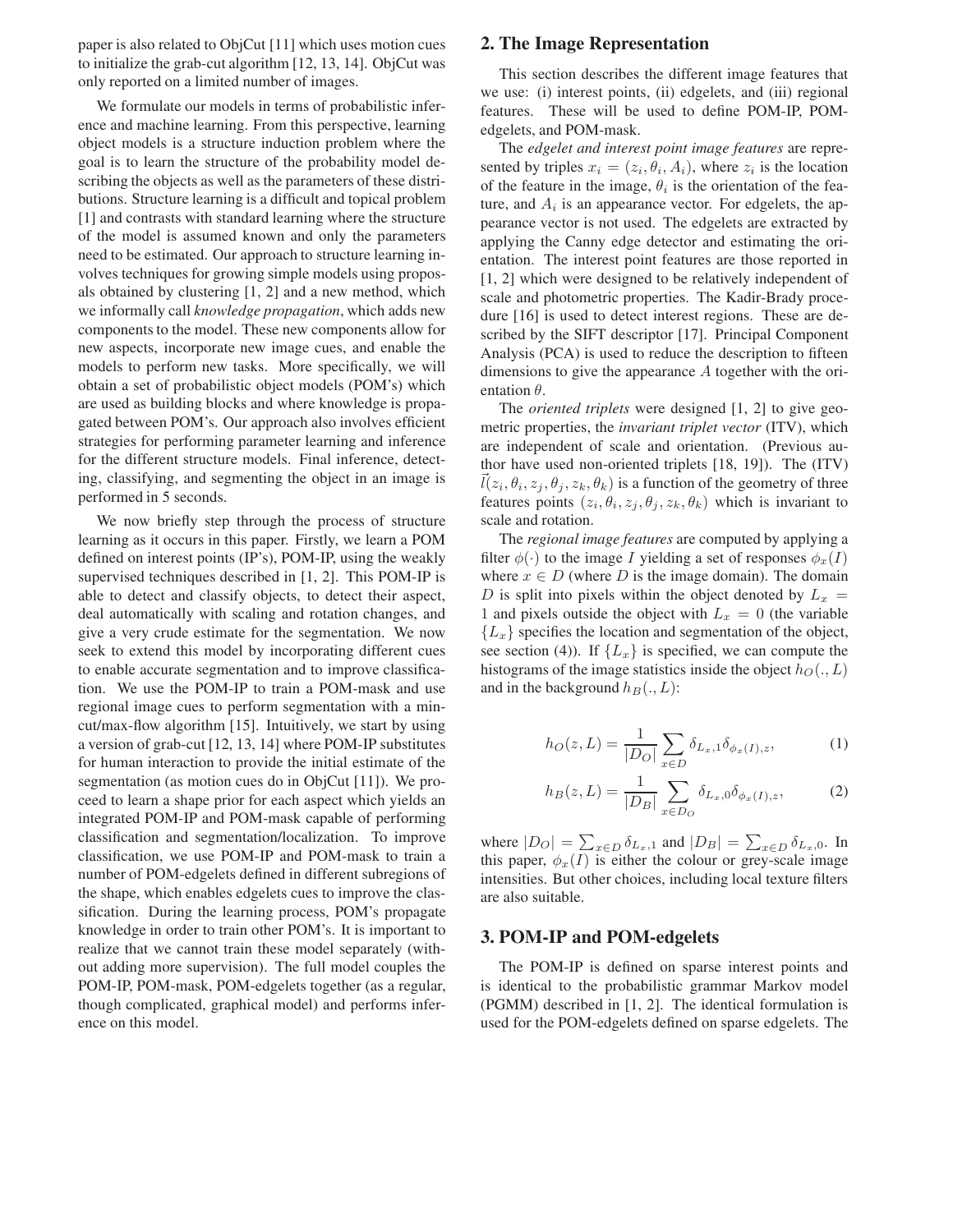

Figure 1. The flow chart of unsupervised learning

input data to the POM-IP is the position, orientation, and apperances  $(z, \theta, A) = \{(z_i, \theta_i, A_i) : i = 1, ..., N\}$  of the interest points in the image.

The *POM-IP distribution* is specified by  $P(z, \theta, A|V, G, s)P(V|s)P(s)P(G)$ . Here s is the aspect of the object. Each aspect consists of a set of attributed nodes  $a = 1, \dots, N_s$  organized into triplet cliques. The correspondence variable  $V = \{V_{ai}\}\$  specifies the assignment between nodes (labeled a) of the aspect and the interest points (labeled  $i$ ) (or edgelets) in the image. Each aspect node is required to either precisely match an interest point in the image, or to be unmatched. The term  $P(z, \theta, A|V, G, s)$  combines a prior probability on the spatial relationships of the nodes (positions and orientations) together with a model of the appearances. This prior is defined on the ITV's of the oriented triplets ensuring that the model is invariant to scale and rotation. The prior probability  $P(G)$  on the pose is the uniform distribution. The *structure* of the POM-IP is specified by the number of aspects and the number of nodes in each aspect. The *parameters* of the POM-IP (which will be learnt) are the parameters of the spatial relationship models (a multivariate Gaussian defined on the ITV's), the parameters of the appearance models (multivariate Gaussian distributions on the appearances), the proportion of background nodes and the probability that aspect nodes will be unobserved. See [1, 2] for more details. The *POM-edgelet distribution* is of the same form but does not include A attributes.

We emphasize two important properties of the POM-IP and POM-edgelets distribution. Firstly, the use of different aspects enables these POM's to capture several different appearances of the object and can be used to directly model hybrid object classes. Secondly, the fact that the spatial relationships are defined on the ITV (of IP's or edgelets) means that the model is invariant to scale and orientation of the object (this builds on the scale invariance of the Kadir-Brady detector [16]).

The *POM-IP inference* estimates V, s, G from each image (the correspondences, the aspect, the pose). This is performed by using dynamic programming (DP) to obtain the correspondence  $V$  for each aspect  $s$ . Then we maximize over s by enumeration. The pose  $G$  is estimated separately (exploiting the scale and orientation invariance of the POM-IP distribution). The *POM-edgelet inference* is similar.

The *POM-IP learning* consists of two parts: (a) determining the structure of the POM-IP, and (b) estimating the parameters of the POM-IP distribution. We perform learning by a structure pursuit strategy which starts with an initial default structure for the POM-IP (i.e. all nodes are background nodes) and grows the POM-IP incrementally by adding new oriented triplets. These can be used either to grow an existing aspect or to create a new aspect consisting of this oriented triplet. Clustering of the training dataset is used to create a vocabulary of oriented triplets which are used as proposals for growing the structure. These proposals come with estimates of their parameters (appearance and spatial relationships). We perform *parameter learning* for the new model by the expectation maximization (EM) algorithm. We use dynamic programming (DP) (sum rule) to help sum out the hidden variables and ensure that the algorithm is computationally efficient. The estimates of the oriented triplet parameters (provided by clustering) help give initial conditions for EM which (empirically) prevent it getting stuck in a bad local minima. We compare the new model to the original by *model selection* which requires us to compare the probability of the training data using either model (the current model and the proposed model). We can again apply dynamic programming (sum rule) to help compute these probabilities efficiently. For more details, see [1, 2]. The POM-edgelet learning is similar but requires information from the POM-mask to restrict the location of the edges, see section (5).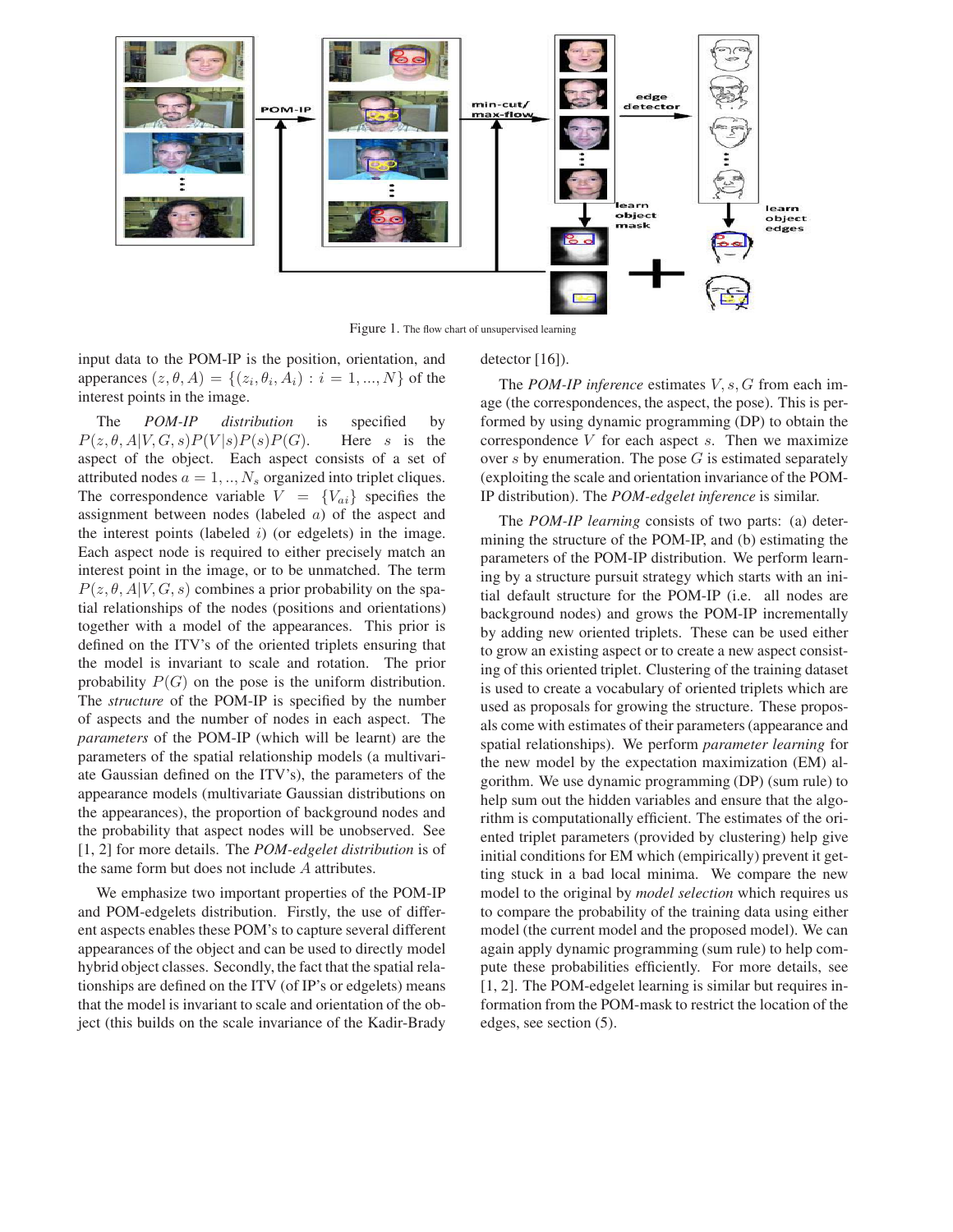# **4. POM-mask**

The POM-mask uses regional cues to perform segmentation/localization. It is trained using knowledge from the POM-IP giving crude estimates for the segmentation (e.g. the bounding box of the IP's). This training enables POMmask to learn a shape prior for each aspect of the object. After training, the POM-mask and POM-IP are coupled (see figure 1). During inference, the POM-IP supplies estimates of pose and aspect to help estimate the POM-mask variables.

#### **4.1. Overview of the POM-mask**

The probability distribution of the POM-mask is defined by:

$$
P(I|L,q)P(L|s,G)P(q|s)P(s)P(G).
$$
 (3)

where  $I$  is the intensity image,  $L$  is a binary mask indicating which pixels belong the inside and the outside of the object,  $q = (q_O, q_B)$  is a set of distributions on the image statistics inside and outside the object.  $P(L|s, G)$  is a prior on the position of the mask conditioned on the aspect s and the pose G. (We refer to this as the probability mask). The prior  $P(q|s)$  is set to be the uniform distribution because our attempts to learn it showed that it was extremely variable for most objects.

The *inference* for the POM-mask requires the POM-IP to make initial estimates for the pose  $G$ , the aspect  $s$  and the silhouette of the object. Then inference of  $q$  and  $L$  can be performed by estimating each alternatively until convergence. The  $L$  is estimated by the min-cut/max-flow algorithm [15] and  $q$  is estimated by computing the histograms within the current estimates of the object and the background (i.e. setting  $q_O(.) = h_O(., L)$  and  $q_B(.)$  $h_B(., L)$ ). Initialization for the algorithm is provided by using the (thresholded) probability mask to make the initial estimate of the object shape (using the pose estimate of G supplied by POM-IP).

*Learning* the POM-mask is also performed with knowledge propagated from the POM-IP. The main parameter to be learnt is the prior probability of the shape, which we represent by a *probability mask*. Learning proceeds in the EMstyle. We initialize the probability mask by the uniform distribution. Then we estimate the shapes of the object in each image keeping account of the aspect (this stage is similar to grab-cut [12, 13, 14] where the initialization segmentation is given by the bounding box of the IP's output by the POM-IP). Then we estimate the probability mask (correcting for the pose). Then we repeat the segmentation process using the new probability mask as the prior.

#### **4.2. Details of the POM-mask probability model**

The term  $P(I|L, h)$  is given by:

$$
\frac{1}{Z} \exp\{\sum_{i} \phi_1(I_i|L_i, h) + \sum_{i,j \in N(i)} \phi_2(I_i, I_j|L_i, L_j)\} \tag{4}
$$

where  $i$  is the index of image pixel,  $j$  is a neighboring pixel of  $i$  and  $Z$  is the normalizing constant.

The unary potential terms are given by:

$$
\phi_1(I_i|L_i, h) = \begin{cases} \log q_O(I_i) & \text{if } L_i = 1 \\ \log q_B(I_i) & \text{if } L_i = 0 \end{cases} . \tag{5}
$$

The binary potentials  $\phi_2(I_i, I_j | L_i, L_j)$  is the contrast term [11]:

$$
\phi_2(I_i, I_j | L_i, L_j) = \begin{cases} \gamma(i,j) & \text{if } L_i \neq L_j, \\ 0 & \text{if } L_i = L_j \end{cases} . \tag{6}
$$

where  $\gamma(i, j) = \lambda \exp\{-\frac{g^2(i, j)}{2\gamma^2}\}\frac{1}{dist(i, j)}, g(., .)$  is a distance measure on the colors  $I_i, I_j$  and  $dist(i, j)$  measures the spatial distance between  $i$  and  $j$ . For more details, see [12, 13].

The prior probability distribution  $P(L|s, G)$  for the labels L is defined as follows:

$$
P(L|s, G) = \frac{1}{Z} \exp\{\sum_{i} \psi_1(L_i; s, G) + \sum_{i,j} \psi_2(L_i, L_j|\zeta)\} \tag{7}
$$

The unary potential  $\psi_1(L_i; s, G)$  encodes a shape prior (probability mask) given by:

$$
\psi_1(L_i; s, G) = L_i \log(T(G)\{M^s\}_i) + (1 - L_i) \log(1 - T(G)\{M^s\}_i),
$$
\n(8)

where  $M^s = \{M_i^s\}$  is a probability mask, where s indexes<br>the aspect (i.e. there are different probability masks for difthe aspect (i.e. there are different probability masks for different aspects). Here  $M_i^s \in [0,1]$  is the probability that pixel *i* is inside the object. We denote  $T(G)$   $M_s$  to be the pixel *i* is inside the object. We denote  $T(G)\{M^s\}_i$  to be the probability that pixel  $i$  is inside the object after transforming the mask by position, scale, and orientation (indexed by G).

The binary potential is of Ising form:

$$
\psi_2(L_i, L_j|\zeta) = \begin{cases} 0, & \text{if } L_i \neq L_j \\ \zeta, & \text{if } L_i = L_j \end{cases} . \tag{9}
$$

where  $\zeta$  is a parameter of the generic prior.

## **5. Combining the POM-edgelet Models**

Once the POM-mask model has been learnt we can use it to teach POM-edgelets which are defined on sub-regions of the shape (adjusted for our estimates of pose and aspect). The method to *learn* the POM-edgelets is exactly the same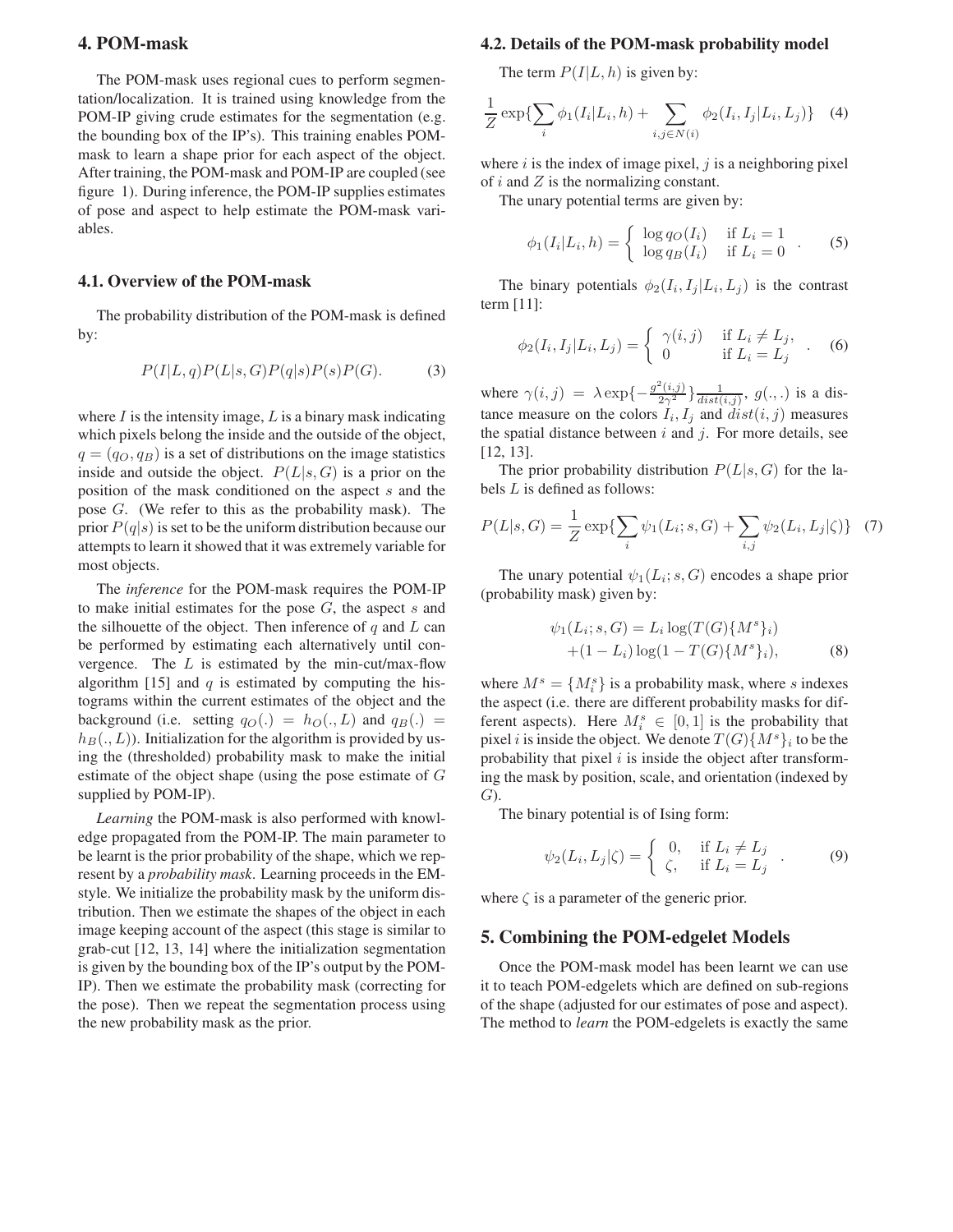as the one for learning the POM-IP except we do not have appearance attributes and the sub-region where the edgelets appear is fixed to a small part of the image (i.e. the estimate of the shape of the sub-region). (Note that training a POMedgelet model on the entire image is impractical because the numbers of edgelets in the image is orders of magnitude larger then the number of interest points, and all edgelets have similar appearances).

The *inference* for the POM-edgelets requires an estimate for the pose  $G$  and aspect  $s$  which is supplied by the POM-IP (the POM-mask is only used in the learning of the POMedgelets).

# **6. Results**

We now give results for a variety of different tasks and scenarios. We compare performance of the default PGMM [1] and the full POM. We collect 14 classes (see figure 2) from Caltech 101 [20]. In all experiments, we learnt the full POM on a *training set* consisting of half the set of images (randomly selected) and evaluated the full POM on the remaining images, or *testing set*. The images in the dataset were required to have at least fifty images to ensure that there was sufficient data in the training set to learn the POM's.

The speed for inference is less than 5 seconds on a  $450 \times 450$  image. This breaks down into 1 second for interest-point detector and SIFT descriptor, 1 second for edge detection, 1 second for the graph cut algorithm, and 1 second for the image parsing. The training time for 250 images is approximately 4 hours.

### **6.1. The Tasks**

We tested on three tasks: (I) The *classification* task is to determine whether the image contains the object or is simply background. (II) The *segmentation* task is evaluated by *precision and recall*. The precision  $|R \cap GT|/|R|$  is the proportion of pixels in the estimated shape region R that are in the ground-truth shape region GT. The recall  $|R \cap$  $\frac{1}{\text{GT}}$  GT|/|GT| is the proportion of pixels in the ground-truth shape region that are in the estimated shape region. (III) The *recognition* task which we illustrate by showing matches.

We performed these tests for three scenarios: (I) *Single object category* when the training and testing images containing an instance of the object with unknown background. Due to the nature of the datasets we used there is little variation in orientation and scaling of the object, so the invariance of our learning and inference was not tested. (II) *Single object category with variation* where we had manipulated the training and testing data to ensure significant variations in object orientation and scale. (III) *Hybrid object category* where the training and testing images contain an instance of one of three objects (face, motorbike, or airplane).

| Table 1. Classification |      |      |      |      |
|-------------------------|------|------|------|------|
| Dataset                 | Ours | Ш    | [3]  | [21] |
| Faces                   | 98.0 | 98.0 | 96.4 | 96.7 |
| Airplane                | 91.8 | 90.9 | 90.2 | 98.4 |
| Motorbikes              | 94.6 | 92.6 | 92.5 | 92.0 |
| Faces(Scaled)           | 96.5 |      |      |      |
| Faces(Rotated)          | 96.7 | 94.8 |      |      |
| Faces(Scale+Rotated)    | 94.6 | 92.3 |      |      |
| Hybrid                  | 87.8 | 84.6 |      |      |

| Table 2. Classification Results on 14 classes |      |                              |  |
|-----------------------------------------------|------|------------------------------|--|
| Dataset                                       |      | $\overline{POM-IP}$ POM-Edge |  |
| 14-class Average                              | 86.4 | 89.4                         |  |

Table 3. The comparisons of segmentation. The precision and recall measure is reported. "S": scale. "R": rotation. "S+R": scale plus rotation. "Average": the average performance on 14 classes.

| Dataset | $\lceil 1 \rceil$ | POM-IP | POM-Mask | POM-Edge |
|---------|-------------------|--------|----------|----------|
| Average | 67/62             | 75/65  | 80/65    | 80/69    |
|         | 83/63             | 71/90  | 76/87    | 76/89    |
| R       | 80/61             | 62/90  | 70/88    | 70/90    |
| $S+R$   | 81/57             | 63/84  | 68/85    | 68/87    |
| Hybrid  | 60/61             | 69/72  | 77/65    | 73/73    |

Table 4. The comparisons of segmentation. The measure of segmentation accuracy in pixels is used.

|                    | <b>POM</b> | [22]  |
|--------------------|------------|-------|
| Faces easy         | 86.0%      | 78.0% |
| Motorbikes         | 79.0%      | 77.0% |
| <b>Grand Piano</b> | 84.8%      | 78.0% |
| Starfish           | 85.9%      | 69.0% |
| Sunflower          | 86.2%      | 86.0% |
| Watch              | 75.5%      | 60.0% |

# **6.2. Scenario 1: Classification and Segmentation for Single object category**

In this experiment, the training and testing images come from one object class. The experimental results, see tables 1 and 2, show improvement in *classification* when we use the full POM (compared to the POM-IP/PGMM). These improvements are due entirely to the edgelets in the full POM. We note that the regional features from POM-mask supply no information for object classification because the appearance model is very weak (i.e. the  $q_0$  distribution has uniform prior). The improvements are biggest for those objects where the edgelets give more information compared to the interest points (e.g. the football, motorbike, and grand piano).

Observe that *segmentation* (see table 3) is extremely improved by using the full POM compared to the POM-IP.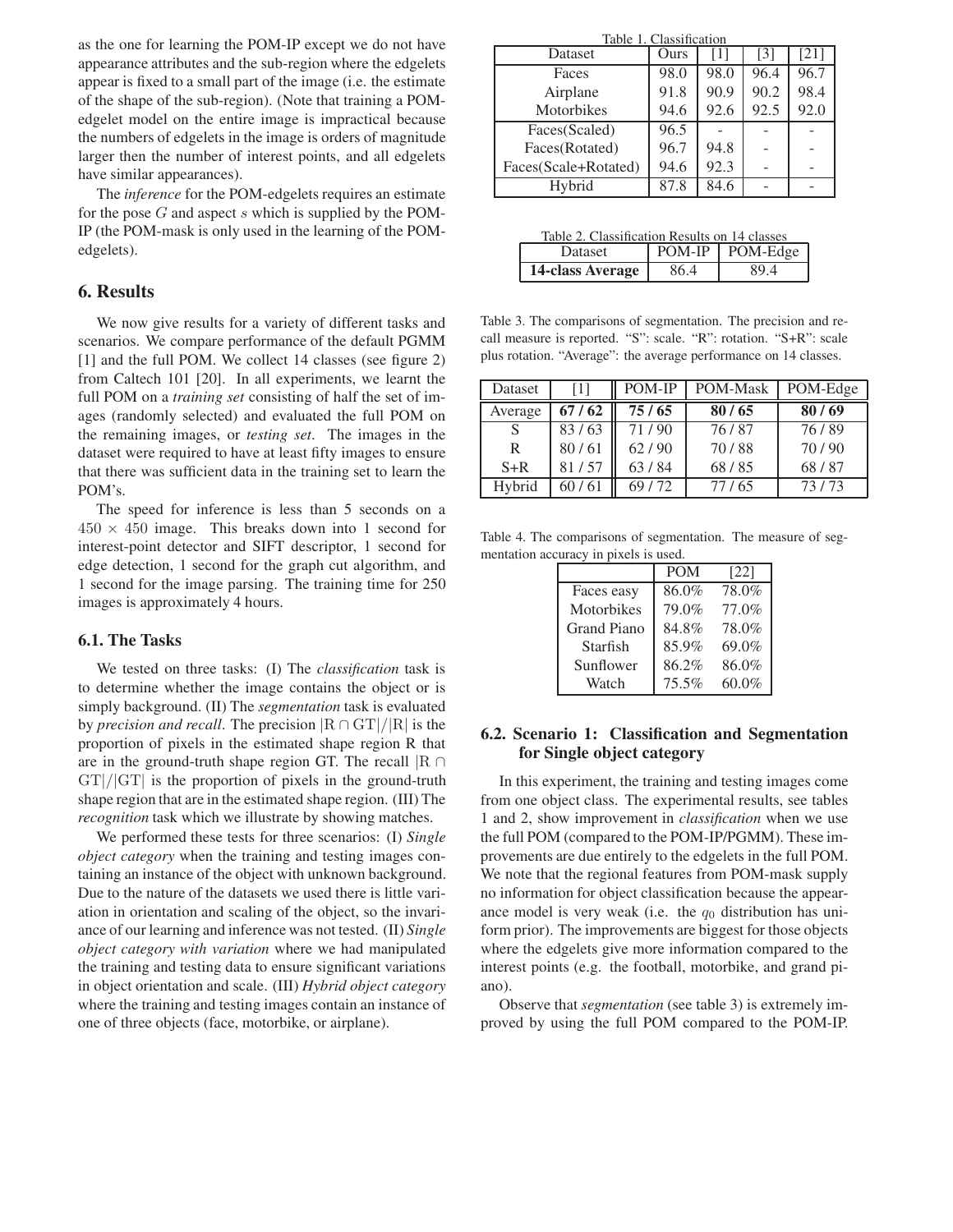

Figure 2. The columns show the fourteen objects that we used. The seven columns are labelled left to right as follows: (1) Original Image, (2) the Bounding Box for the Interest-Point Model, (3) the GraphCut segmentation with the features estimating using the Bounding Box, (4) the probability object-mask with the edgelets (green means features within the object, red means on the boundary), (5) the thresholded probability mask, (6) the new segmentation using the probability object-mask, (7) the parsed result.

To evaluate these comparisons we show improvements between using the PGMM model, the POM-IP model (with grab-cut), the POM-IP combined with the POM-mask, and the full POM.. The main observation is that the bounding box round the interest-points is only partially successful. There is a bigger improvement when we use the interestpoints to initialize a grab-cut algorithm. But the best performance occurs when we use the edgelets. We also compare our method with [22] for segmentation. See the comparisons in table 4.

To get better understanding of segmentation results, and the relative importance of the different components of the full POM, consider figure (2) where we show examples for each object category. The first column shows the input image and the second column gives the bounding box of the interest points of POM-IP. Observe that this bounding box only gives a crude segmentation and can lie entirely inside the object (e.g. face, football), or encompass the object (e.g. car, starfish), or only capture a part of the object (e.g. accordion, airplane, grand piano, windsor chair). The third column shows the results of using grab-cut initialized by the POM-IP. This gives reasonable segmentations for some objects (e.g. accordion, football) but has significant errors for others (e.g. car, face, clock, windsor chair) sometimes cap-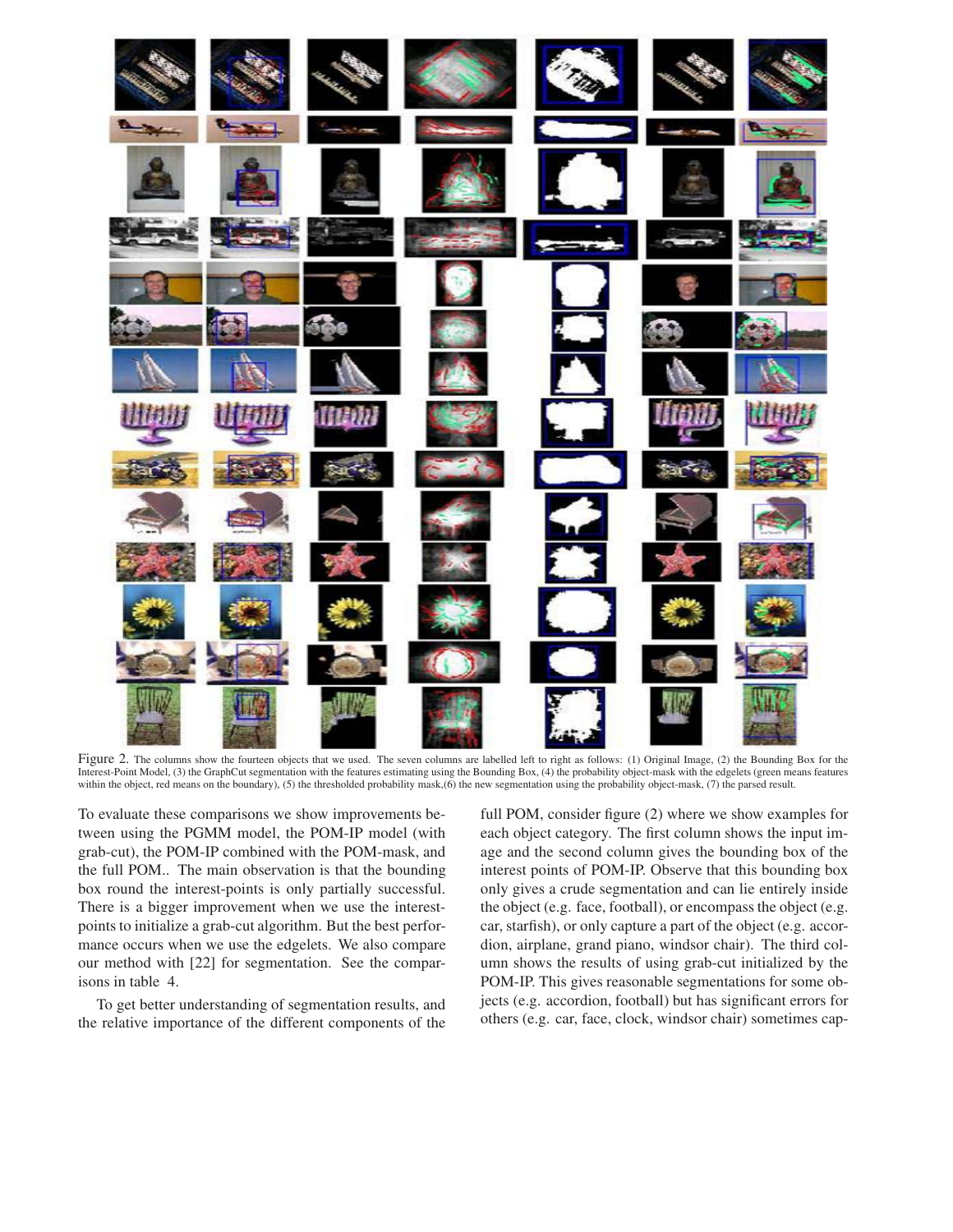

Figure 3. POM can be learnt while training images are randomly scaled and rotated.

turing large parts of the background while missing significant parts of the object (e.g. windsor chair). The fourth column shows the POM-mask learns good shape priors (probability masks) for all objects despite the poorness of some of the initial segmentation results. This column also shows the positions of the edgelet features learn by the POM-edgelets. The thresholded probability mask is shown in the fifth column and we see that it takes reasonable forms even for the windsor chair. The sixth column show the results of using the full POM model to segment these objects (i.e. using the probability mask as a shape prior) and we observe that the segmentations are good and significantly better than those obtained using grab-cut only. Observe that the background is almost entirely removed and we now recover the missing parts, such as the legs of the chair and the rest of the grand piano. Finally, the seventh column illustrates the locations of the feature points (interest points and edgelets) and shows that the few errors occur for the edgelets at the boundaries of the objects.

# **6.3. Scenario 2: Varying the scale and orientation of the objects**

The full POM is designed so that it is invariant to scale and rotation for both learning and inference. This advantage was not exploited in scenario 1, since the objects tended to have similar orientations and sizes. To emphasize and test this invariance, we learnt the full POM for a data-set of faces where we scaled, translated, and rotated the objects, see figure (3). The scaling was from 0.6 to 1.5 (i.e. by a factor of 2.5) and the rotation was uniformly sampled from 0 to 360 degrees. We considered three cases where we varied the scale only, the rotation only, and scale and rotation. The results, see the the bottom rows of see table (1), show only slight degradation in performance for the tasks.

## **6.4. Scenario 3: Hybrid Object Models**

We now make the learning and inference tasks even harder by allowing the training images to contain several different types of objects (extending work in [1] for the PGMM). More specifically, each image will contain either a face, a motorbike, or an airplane (but we do not know which). The full POM will be able to successfully learn a

Table 5. Confusion Matrix obtained by hybrid model. The mean of diagonal is 89.8% which is comparable with 92.9% [21].

|            | Face    | Motorbikes | Airplanes |
|------------|---------|------------|-----------|
| Face       | 96.0%   | $0.0\%$    | 4.0%      |
| Motorbikes | $2.2\%$ | 85.4%      | $10.4\%$  |
| Airplanes  | 2.0%    | $10.0\%$   | 88.0%     |

hybrid model because the different objects will correspond to different aspects. It is important to realize that we can identify the individual objects as different aspects of the full POM, see figure (4). In other words, the POM does not only learn the hybrid class, it also learns the individual object classes in an unsupervised way.

The performance of learning this hybrid class is shown in table (3). We see that the performance degrades very little, despite the fact that we are giving the system even less supervision. The confusion matrix between faces, motobikes and airplanes is shown in table 5. Our result is slightly worse than [21].



Figure 4. Hybrid Model. Training images consist of faces, motorbikes and airplanes where we don't know the identity of the class for each image.

#### **6.5. Scenario 4: Matching and Recognition**

The POM is capable of performing matching and recognition. Figure 5 shows an example of correspondence between two images. For recognition, we use 200 images containing 23 persons. Given a query of a image containing a face, we output the top three candidates from the 200 images. The similarity between two images is measured by the differences of intensity of the corresponding interest points. The recognition results are illustrated in figure 6.

#### **7. Discussion**

This paper is part of a research program where the goal is to learn object models for all object-related visual tasks. In this paper we built on previous work  $[1, 2]$  which used



Figure 5. An example of correspondence obtained by POM.